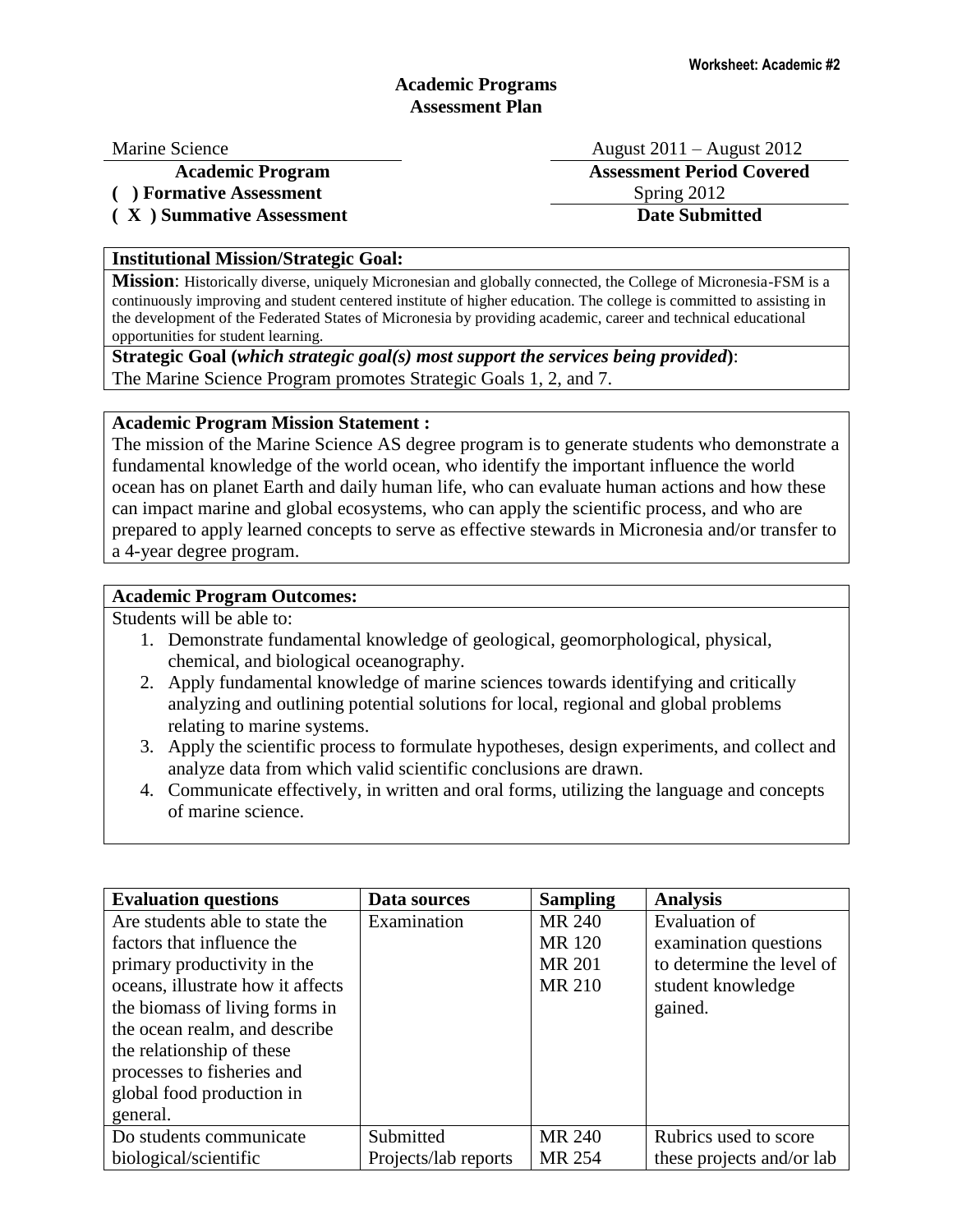**Worksheet: Academic #2**

| <b>Evaluation questions</b>                                                                                                                                                                                                                 | Data sources                                                                                                                                                                                     | <b>Sampling</b>                                                                                    | <b>Analysis</b>                                                                                                                                                                                                                    |
|---------------------------------------------------------------------------------------------------------------------------------------------------------------------------------------------------------------------------------------------|--------------------------------------------------------------------------------------------------------------------------------------------------------------------------------------------------|----------------------------------------------------------------------------------------------------|------------------------------------------------------------------------------------------------------------------------------------------------------------------------------------------------------------------------------------|
| information effectively in<br>written, oral, or visual<br>presentation formats?                                                                                                                                                             |                                                                                                                                                                                                  |                                                                                                    | reports                                                                                                                                                                                                                            |
| Are our program graduates<br>finding employment and/or<br>transferring to 4-year degree<br>programs?                                                                                                                                        | Data may come<br>potentially from<br>Universities,<br>employers, but most<br>effectively from our<br>own tracking (small,<br>close-knit island<br>community; easy to<br>follow our<br>graduates) | Survey<br>graduating<br>students.<br>Contact<br>universities.<br>Contact<br>regional<br>employers. | Expanding on the<br>baseline data collected<br>last year. Reporting of<br>any observed trends<br>relating to our<br>graduates, maintaining<br>communication lines<br>with our graduates<br>(personally tracking<br>their progress) |
| Are students able to able to<br>demonstrate knowledge of the<br>diversity of marine life?                                                                                                                                                   | Laboratory and field<br>activities                                                                                                                                                               | <b>MR 230</b><br>Ichthyology<br><b>MR120</b><br>Marine Biol.                                       | Lab practical quizzes<br>and tests used to identify<br>specimens to their<br>correct taxonomic<br>classifications will be<br>analyzed by marine<br>instructors.                                                                    |
| Are students able to apply<br>fundamental knowledge of<br>marine sciences towards<br>identifying and critically<br>analyzing and outlining<br>potential solutions for local,<br>regional and global problems<br>relating to marine systems. | Project                                                                                                                                                                                          | MR 201:<br>Aquaculture                                                                             | Students will design a<br>sustainable aquaculture<br>business feasible for<br>regional application.<br>Projects will be scored<br>by rubric.                                                                                       |

# **Timeline**

| <b>Activity</b>                                                  | Who is              | <b>Date</b> |
|------------------------------------------------------------------|---------------------|-------------|
|                                                                  | <b>Responsible?</b> |             |
| Develop and administer standard pre and post exams to explore    | Marine Science      | Spring or   |
| comprehension and learning of fundamental concepts in            | Instructors         | Summer      |
| geological, geomorphological, physical, and chemical             |                     | 2012        |
| oceanography, including a rubric for any short answer questions. |                     |             |
| Develop and administer a standard pre and post exam to explore   | Marine Science      | Spring or   |
| comprehension of fundamental concepts in marine biology          | <b>Instructors</b>  | Summer      |
| including a rubric for any short answer questions                |                     | 2012        |
| Continue to collect and collate data on our previous program     | Marine Science      | Spring or   |
| graduates.                                                       | Instructors         | Summer      |
| Survey students we expect to graduate.                           |                     | 2012        |
| Initiate further transfer opportunities for our students abroad. |                     |             |
| Develop rubrics, collect reports and projects, score reports and | Marine Science      | Spring or   |
| projects, and report on results.                                 | Instructors         | Summer      |
|                                                                  |                     | 2012        |